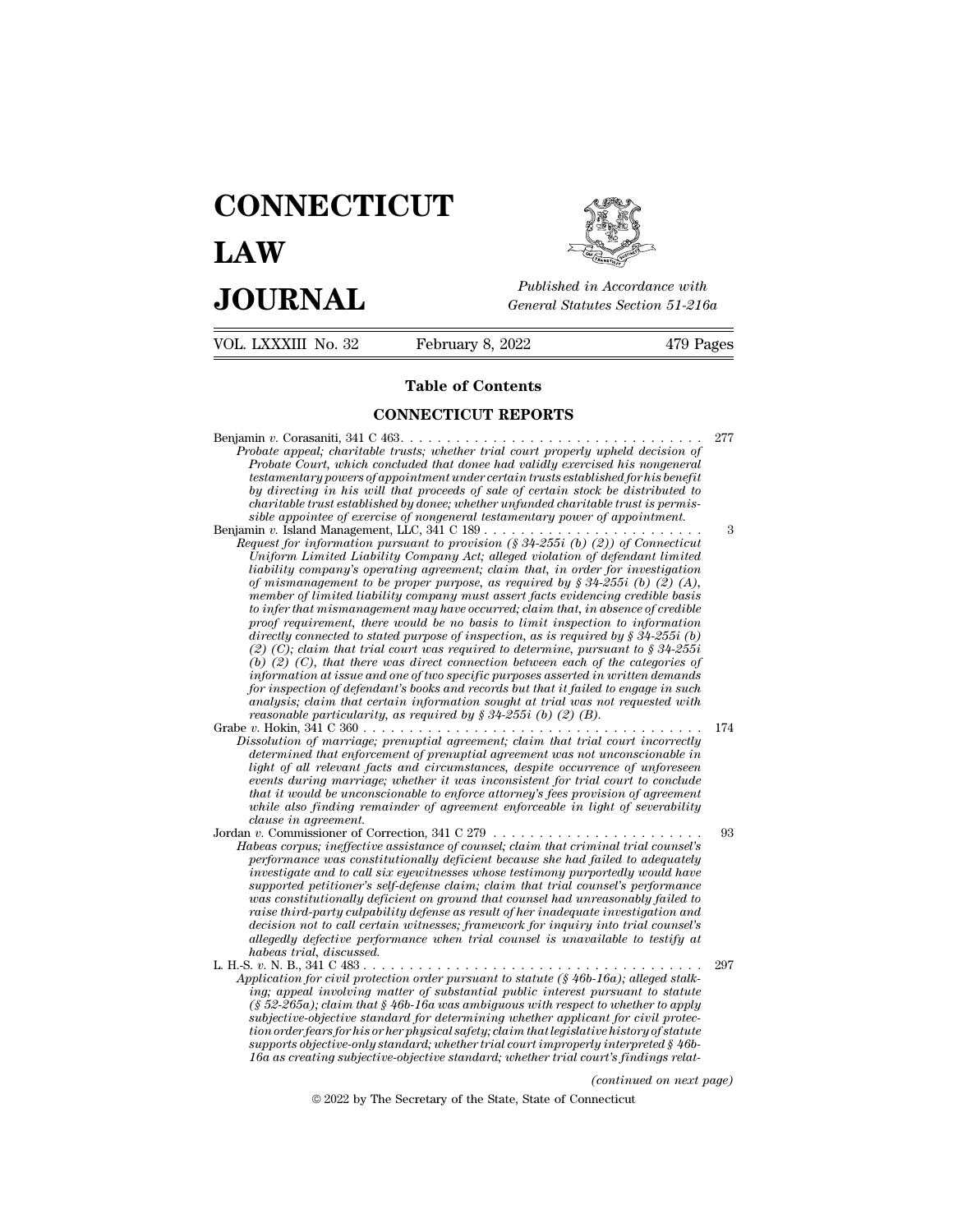*i*<br> *i*ng to whether plaintiff, in fact, feared for her physical safety were clearly errone-<br> *ing to whether plaintiff, in fact, feared for her physical safety were clearly errone-*<br> *ous; claim that trial court abused i connecticut LAW JOURNAL* February 8, 2022<br>*ing to whether plaintiff, in fact, feared for her physical safety were clearly errone-*<br>*ous; claim that trial court abused its discretion in excluding testimony that*<br>*defendant defendant had requested that plaintiff provide him with nude photographs and term* is a commentant of the matter of the method of the method in the the plaintiff, in fact, feared for her physical safety were clearly errone-<br>ous; claim that trial court abused its discretion in excluding testimony t *taken mediation for her physical safety were clearly errone-*<br> *taken mediation for health; in fact, feared for her physical safety were clearly errone-*<br> *defendant had requested that plaintiff provide him with nude phot ing to whether plaintiff, in fact, feared for her physical safety were clearly errone-*<br>ous; claim that trial court abused its discretion in excluding testimony that<br>defendant had requested that plaintiff provide him with *to the review plaintiff, in fact, feared for her physic*<br>cous; claim that trial court abused its discretion in<br>defendant had requested that plaintiff provide him<br>testimony regarding whether defendant ever had ha<br>daken med *value of the matrix in the trail court abused its discretion in excluding testimony that*<br>defendant had requested that plaintiff provide him with nude photographs and<br>testimony regarding whether defendant ever had had sui *Personal industrial court abused its discretion in excluding testimony that*<br>defendant had requested that plaintiff provide him with nude photographs and<br>testimony regarding whether defendant ever had had suicidal thought

- *aegenaant naa requestea that plannty provide nim with nade photographs and*<br>testimony regarding whether defendant ever had had suicidal thoughts or had<br>taken medication for his mental health; unpreserved claim that § 46b*sumomy regaraing whether aegenaant ever had had suicidal inoughts or had aftaken medication for his mental health; unpreserved claim that § 46b-16a violated equal protection clause of Connecticut constitution; whether rec equal protection clause of Connecticut constitution; whether record was inadequate*<br>to review plaintiff's state constitutional claim.<br>Larmel v. Metro North Commuter Railroad Co., 341 C 332<br>*Personal injury action, civil a* equal protection clause of Connectical constitution, whether record was inadequate<br>to review plaintiff's state constitutional claim.<br>Larmel v. Netro North Commuter Railroad Co., 341 C 332<br>Personal injury action, civil arbi *Felony murder; certification from Appellate Court Communisty at the Nersonal injury action, civil arbitration, certification from Appellate Court; whether plaintiff's action filed after arbitration could be saved by accid*
- *Personal injury action, civil arbitration, certification from Appellate Court; whether*<br>plaintiff's action filed after arbitration could be saved by accidental failure of<br>suite statute (§ 52-592 (a)), whether plaintiff's *dantiff's action filed after arbitration, certification from Appellate Court, whether*<br>plaintiff's action filed after arbitration could be saved by accidental failure of<br>surie statute (§ 52-592 (a); whether plaintiff's pr *wannuys action jued after arouration could be saved by accudental jaunre of* size that it statute (§ 52-592 (a)); whether plaintiff's prior action was "tried on its merits" within meaning of § 52-592 (a).<br> *werits" within death; whether gang affiliation evidence was probative to explain why witness feared defendant and defendant in meaning of social and the charge defendant, and Camparent certification from Appellate Court, whether Appellate Court correctly dominated that trial court properly admitted evidence of ga crime, and C 233 contracted the court, whether Appellate Court correctly concluded that trial court properly admitted evidence of gang affiliations of defendant, among others, and evidence of key state witness' reloca whether trial court prom Appellate Court; whether Appellate Court correctly concluded that trial court properly admitted evidence of gang affiliations of defendant, among others, and evidence of key state witness' relocat dant, among others, and evidence of key state witness' relocation by state after witness provided written statement to police that implicated defendant in victim's death; whether gang affiliation evidence was probative to dant, among others, and evidence of key state witness' relocation by state after<br>witness provided written statement to police that implicated defendant in victim's<br>death; whether gang affiliation evidence was probabilie t tuntness provided written statement to police that implicated defendant in victims*<br>death; whether gang affiliation evidence was probative to explain why witness<br>feared defendant and defendant's brothers, who had particip *death*, whether gang affiliation evidence was probative to explain why witness<br>feared defendant and defendant's brothers, who had participated in the charged<br>crime, and why she waited twelve years before providing stateme *corred defendant and defendant's brothers, who had participated in the charged* crime, and why she waited twelve years before providing statement to police; whether trial court's limiting instruction minimized prejudicial *Crime, and why she waited twetve years before providing statement to police;*<br>whether trial court's limiting instruction minimized prejudicial impact of evi-<br>dence; whether trial court abused its discretion in determining whether trial court's limiting instruction minimized prepudicial impact of evidence; whether trial court abused its discretion in determining that prejudicial effect of three salacious letters that witness had written to d *chence; whether trad court abused its discretion in determining that prepudicial* their probative value; failure of defendant oscablish that in is constitutional rights to present defense and to confront witnesses against *effect of three salacious letters that witness had written to defendant outweighed*<br>their probative value; failure of defendant to establish that his constitutional rights<br>to present defense and to confront witnesses agai *to present defense and to confront witnesses against him were violated by trial court's decision to preclude admission of letters into evidence; whether Appellate Court correctly concluded that defendant's claim that tria* to present agense and to conyront witnesses against time were violated by trial<br>court's decision to preclude admission of letters into evidence; whether Appellate<br>Court correctly concluded that defendant's claim that trial *Court's aecision to preculae aamission of letters into eviaence; whether Appelate*<br> *Court correctly concluded that defendant's claim that trial court had violated his*<br> *constitutional rights by precluding defense counse* Court correctly concluded that defendant's claim that trial court had violated his<br>circumstantional rights by precluding defense coursed from questioning witness about<br>circumstances surrounding termination of her employmen
- *constitutional rights by precudang defense counsel from questioning witness about<br>circumstances surrounding termination of her employment and her birth control<br>practices was not constitutional in nature and that trial cou circumstances surrounaing termination of ner employment and ner orin control*<br>*practices was not constitutional in nature and that trial court did not abuse its<br>discretion in precluding those lines of inquiry.*<br>*n. Hughes that juror consulted dictionary for definition of ''manslaughter''; applicability of presumption of preculation of the interimal prosecution of preducing any articulation for new trial; chain that state presented insufficient evidence to satisfy motion for new trial; claim that state presented insufficien* whether first degree with firearm; criminal possession of firearm; self-defense;<br>motion for new trial; claim that state presented insufficient evidence to satisfy<br>its burden of disproving defendant's claim of self-defense instaughter first degree with firearm; criminal possession of firearm; self-defense;<br>motion for new trial; claim that state presented insufficient evidence to satisfy<br>its burden of disproving defendant's claim of self-defe motion for new trial; claim that state presented insufficies<br>its burden of disproving defendant's claim of self-defense bey<br>claim that trial count improperly denied defendant's motion for<br>that juror consulted dictionary f *vis ourden of assprooving defendant s* carm of seq-defense beyond reasonable doubl;<br>
claim that intrial court improperly denied defendant's motion for new trial on ground<br>
that juror consulted dictionary for definition of *Foreclosure; order of foreclosure by sale; whether incordinal court abused dictionary for definition of "manslaughter"; applicability of presumption of prejudice articulated in Remmer v. United States (347 U.S. 227); whet indi juror consulted accitomary for definition of "mansiaughter"; appicability of prejudice articulated in Remmer v. United States (347 U.S. 227);*<br>whether defendant established his entitlement to presumption of prejudice *f* prejudice; whether<br> *c* harmless; whether<br> *continued its discretion*<br> *e mortgage; whether*<br> *(continued on next page)*

CONNECTICUT LAW JOURNAL in ordering foreclosure by sale of two parcels encumbered by one mortgage; whether<br>(continued on next<br>CONNECTICUT LAW JOURNAL<br>(ISSN 87500973)

# CONNECTICUT LAW JOURNAL<br>
(ISSN 87500973)<br>
inecticut in accordance with the provisions of Gener<br>
Commission on Official Legal Publications<br>
Office of Production and Distribution<br>
office of Production and Distribution

 $\begin{tabular}{l|l|l} \hline & (continued on next page) \\ \hline (CONNECTICUT LAW JOURNAL \\ (ISSN 87500973) \\ \hline \end{tabular}$  \hline \begin{tabular}{l|l|l|} \hline \multicolumn{3}{c}{\text{Published by the State of Connecticut in accordance with the provisions of General Statistics § 51-216a.} \\ \hline \multicolumn{3}{c}{\text{Commission on Official Legal Publications}} \\ \hline \end{tabular}

**NNECTICUT LAW JOURNAL**<br>
(ISSN 87500973)<br>
cticut in accordance with the provisions of Gener<br>
mmission on Official Legal Publications<br>
Office of Production and Distribution<br>
centra Avenue, Enfield, Connecticut 06082-4453<br>
b CONNECTICUT LAW JOURNAL<br>
(ISSN 87500973)<br>
of Connecticut in accordance with the provisions of General Statu<br>
Commission on Official Legal Publications<br>
Office of Production and Distribution<br>
111 Phoenix Avenue, Enfield, Co (ISSN 87500973)<br>ecticut in accordance with the provisions of Gener<br>ommission on Official Legal Publications<br>Office of Production and Distribution<br>oenix Avenue, Enfield, Connecticut 06082-4453<br>Tel. (860) 741-3027, FAX (860 reordance with the provision<br>on Official Legal Publication<br>roduction and Distribution<br>e, Enfield, Connecticut 06<br>11-3027, FAX (860) 745-21'<br>www.jud.ct.gov<br>zENWAY, *Publications Dire* Rommission on Official Legal Publications<br>
Office of Production and Distribution<br>
Phoenix Avenue, Enfield, Connecticut 06082-4453<br>
Tel. (860) 741-3027, FAX (860) 745-2178<br>
www.jud.ct.gov<br>
RICHARD J. HEMENWAY, *Publications* Office of Production and Distribution<br>
111 Phoenix Avenue, Enfield, Connecticut 06082-4453<br>
Tel. (860) 741-3027, FAX (860) 745-2178<br>
www.jud.ct.gov<br>
RICHARD J. HEMENWAY, *Publications Director*<br> *Published Weekly – Availab* Phoenix Avenue, Enfield, Connecticut 06082-4453<br>
Tel. (860) 741-3027, FAX (860) 745-2178<br>
www.jud.ct.gov<br>
RICHARD J. HEMENWAY, *Publications Director*<br>
Weekly – Available at <u>https://www.jud.ct.gov/lawjourna</u><br>
Syllabuses a

 $\begin{array}{c} \text{www. jud.ct.gov} \\ \text{RICHARD J. HEMENTway, *Publications Director} \\ \text{Weekly -- Available at \underline{https://www.jud.ct.gov/}{\text{Syllabuses and Indices of court opinions by} \\ \text{Enc}\text{ M. LexING. } \text{Reporter of \text{Judicial Decisions} \\ \text{Tel. } (860) 757-2250 \end{array}*$ 

Published Weekly – Available at https://www.jud.ct.gov/lawjournal<br>Syllabuses and Indices of court opinions by<br>ERIC M. LEVINE, Reporter of Judicial Decisions<br>The deadline for material to be published in the Connecticut Law  $\begin{tabular}{l} \bf Syllabuses\ and\ Indices\ of\ court\ opinions\ by\\ \bf Enc\ M.\ LevINE,\ \textit{Reporter of\ Judicial\ Decisions}\\ \bf Tel.\ (860)\ 757-2250\\ \end{tabular}$  <br> The deadline for material to be published in the Connecticut Law Journal is Wednesday at noon for publication on the Tuesday six days later The deadline for material<br>publication on the Tuesday.<br>will be noon on Tuesday.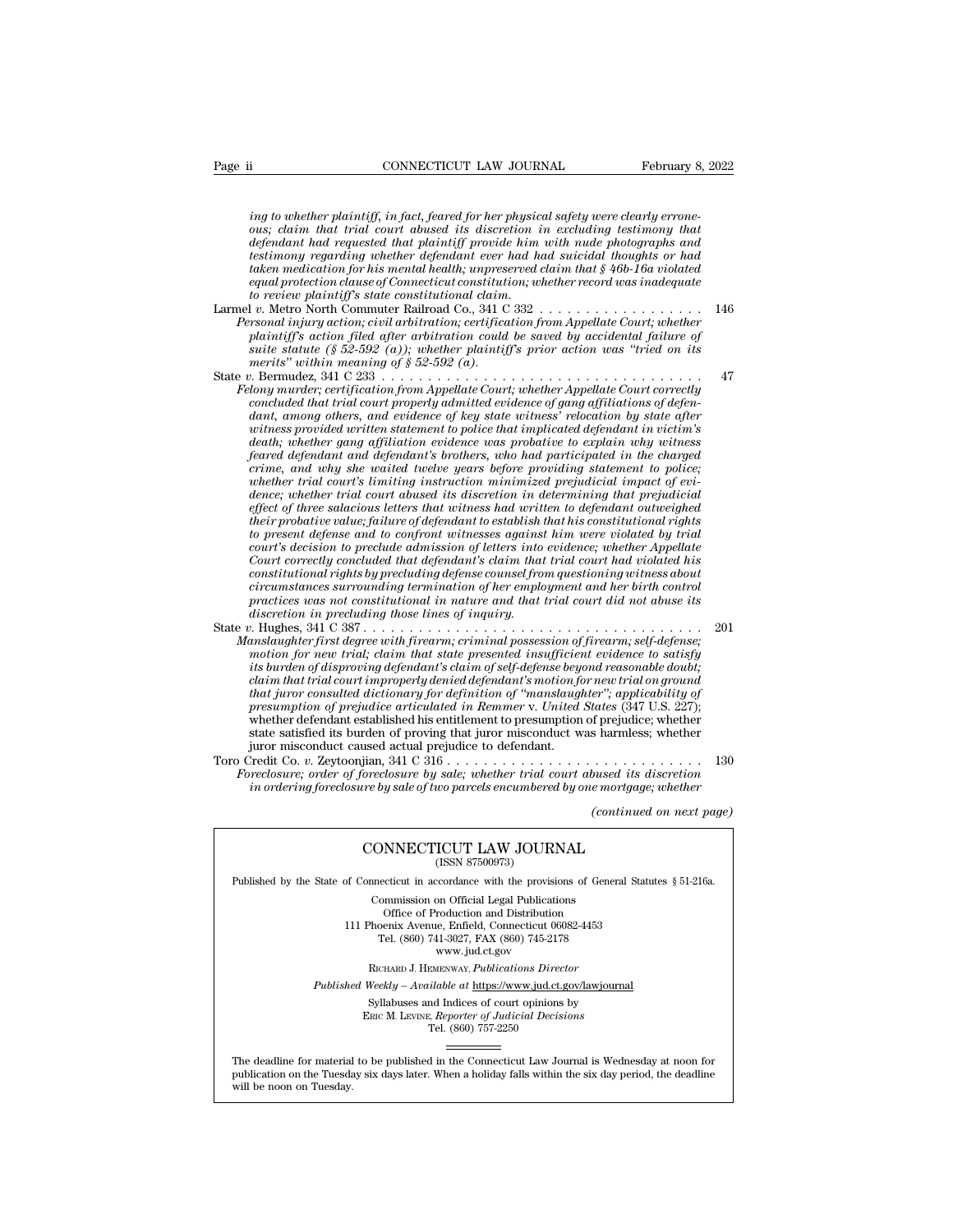*defendants appealed from final judgment for purposes of appellate jurisdiction*<br>*defendants appealed from final judgment for purposes of appellate jurisdiction*<br>*when trial court had determined method of foreclosure and a when trial court of trial court of trial court had defendants appealed from final judgment for purposes of appellate jurisdiction*<br>*defendants appealed from final judgment for purposes of appellate jurisdiction*<br>*trial co trial court properly considered from final judgment for purposes of appellate jurisdiction*<br>*tefendants appealed from final judgment for purposes of appellate jurisdiction*<br>*when trial court had determined method of forec factor in determining to CONNECTICUT LAW JOURNAL*<br>*factor in defendants appealed from final judgment for purposes of appel<br>when trial court had determined method of foreclosure and amoun<br>frial court properly considered re* defendants appealed from final judgment for purposes of appellate jurisdiction<br>when trial court had determined method of foreclosure and amount of debt; whether<br>trial court properly considered remedies provision in mortgag *defendants appealed from final judgment for purposes of appellate jurisdiction*<br>when trial court had determined method of foreclosure and amount of debt; whether<br>trial court properly considered remedies provision in mortg

*Court; defendants appealed from final judgment for purposes of appellate jurisdiction*<br> *Court incleae with a determined method of foreclosure and amount of debt; whether*<br> *Court in determining whether to order foreclosu defendants appeated from final fudgment for purposes of appeatee furial court had determined method of forcelosure and amount of debt, whether trial court poperly considered remedies provision in mortgage agreement as one payment trad court nad determined method of Joreclosure and amount of deot; whether fraid court properly considered remedies provision in mortgage agreement as one factor in determining whether to order foreclosure by sal Federal Housing Administration; whether compliance with applicable HUD regulation in determining unether to order joreclosure by sale.*<br> *Pargo Bank, N.A. v. Lorson, 341 C 430 and the consideration from Appellate recolosure; mortgages; jadgment of strict foreclosure; certification from Appellate plaintiff's compliance with applicable HUD regulations was condition subsequent reclosure; mortgages; judgment of strict foreclosure; certification from Appellate Court; whether compliance with applicable regulations of federal Department of Housing and Urban Development (HUD) is condition precedent* Court; whether compliance with applicable regulations of federal Department of Housing and Urban Development (HUD) is condition precedent to accelerating payment of debt and foreclosing on mortgage that is guaranteed or in payment of debt and foreclosing on mortgage that is guaranteed or insured by<br>*Federal Housing Administration; whether compliance with applicable HUD regulations must be pleaded and ultimately proven by plaintiff lender; cl* payment of debt and foreclosing on mortgage that is guaranteed or insured by<br>Federal Housing Administration; whether compliance with applicable HUD regu-<br>lations must be pleaded and ultimately proven by plaintiff lender; c *Federal Housing Administration, whether compliance with applicable HUD regulations must be pleaded and ultimately proven by plaintiff lender; claim that plaintiff's compliance with applicable HUD regulations was condition* dations must be pleaded and ultimately proven by plaintiff lender; claim that<br>plaintiff's compliance with applicable HUD regulations was condition subsequent<br>rather than condition precedent to foreclosure; claim that, even plantiff's compliance with applicable HUD regulations was condition subsequent<br>rather than condition precedent to foreclosure; claim that, even if compliance<br>with applicable HUD regulations is condition precedent to forecl *Hum condition precedent to foreclosure; claim that, even if compliance* with applicable HUD regulations is condition precedent to foreclosure, defendant borrower still should shoulder burden of plading and proving noncomp *ivalua applicable 1*<br>*borrower still shepse;*<br>*ivalua defense;*<br>*inceleration of d*<br>*its burden.*<br>*its burden.*<br>*ivaluas cormus: mu*<br>*pheas cormus: mu*<br>*musis*. Frower stut should shoulder ourden by pleading and proving noncomplaince as in<br>special defense; adoption of burden shifting procedure to be followed in cases in<br>which plaintiff lender is required to comply with HUD regulat *Habeas corpus; murder; whether Appellate Court improperly with HUD regulations before seeking*<br>acceleration of debt and foreclosure; whether Appellate Court correctly concluded<br>that, even if plaintiff had burden to plead

*appearing tender* is required to compty with HOD regulations before seeking<br>acceleration of debt and forcelosure; whether Appellate Court correctly concluded<br>that, even if plaintiff had burden to plead and prove complianc *cceleration of aeot and forecosure; whether Appellate Court correctly concluded*<br>*chat, even if plaintiff had burden to plead and prove compliance with applicable*<br>*HUD regulations, evidence in record supported conclusion petitioner is partitioner in record supported conclusion that plaintiff had met*<br>*pHD regulations, evidence in record supported conclusion that plaintiff had met*<br>*its burden.*<br>*iv.* Commissioner of Correction, 341 C 506 *claim regulations, evidence in record supported conclusion that plantity had met*<br> *its burden.*<br> *its burden.*<br> *claim that Appellate court's dismissal of his petition for writ of habeas corpus;*<br> *claim that Appellate C on ground that certification was improvidently granted.* Volume 341 Cumulative Table of Cases . . . . . . . . . . . . . . . . . . . . . . . . . . . . . <sup>323</sup> *Ahabeas court's dismissal of his petition for writ of habeas corpus;*<br>the popellate Court improperly construed allegations in petition, which<br>ed as self-represented party, in concluding that he failed to raise<br>ing ineffec

| on ground that certification was improvidently granted.                                                                                                                                                                                                                                                                                                                                                                                                                                                                                                                                                                                                                                                                           | 323         |
|-----------------------------------------------------------------------------------------------------------------------------------------------------------------------------------------------------------------------------------------------------------------------------------------------------------------------------------------------------------------------------------------------------------------------------------------------------------------------------------------------------------------------------------------------------------------------------------------------------------------------------------------------------------------------------------------------------------------------------------|-------------|
| <b>CONNECTICUT APPELLATE REPORTS</b>                                                                                                                                                                                                                                                                                                                                                                                                                                                                                                                                                                                                                                                                                              |             |
| Bank of New York Mellon v. Horsey (Memorandum Decision), 210 CA 904<br>Dissolution of partnership; partition of assets; claim that trial court erred when it<br>denied defendant's motions to inspect and copy corporate and partnership tax<br>returns; claim that trial court erred when it failed to address dispute in presettle-<br>ment notice between parties before settlement was reached; claim that trial court<br>erred when it ordered plaintiffs to release all claims during 2015 settlement negoti-<br>ations; claim that trial court erred when it authorized application for subdivision<br>of property owned by partnership; claim that trial court erred when it appointed<br>certain individual as receiver. | 138A<br>53A |
| Habeas corpus; ineffective assistance of counsel; claim that habeas court incorrectly<br>concluded that petitioner failed to prove that his trial counsel's performance was<br>deficient; whether habeas court reasonably concluded that petitioner did not over-<br>come presumption that trial counsel had familiarized himself with topics germane<br>to child sexual assault cases; whether petitioner failed to overcome presumption<br>that trial counsel's examination and cross-examination of experts represented<br>sound trial strategy.                                                                                                                                                                               | 44A         |
| Medical malpractice; motion for judgment notwithstanding verdict; motion to set<br>aside verdict; applicable standard of review; whether use of differential diagnosis<br>was proper and sufficient to establish theory of causation; claim that trial court<br>improperly denied defendant's motions for judgment notwithstanding verdict and<br>to set aside verdict; whether plaintiffs presented sufficient evidence in support of<br>their claim of medical malpractice by employees of defendant.                                                                                                                                                                                                                           | 2A          |
| Administrative appeal; suspension of motor vehicle operator's license by defendant<br>Commissioner of Motor Vehicles pursuant to statute $(\S 14-227b)$ ; whether pre-<br>sumption in § 14-227b (g) that results of blood alcohol tests commenced within<br>two hours of operation were sufficient to indicate plaintiff's blood alcohol content<br>at time of operation violated plaintiff's right to due process under United States<br>constitution; whether trial court erred in concluding that exception for rising                                                                                                                                                                                                         | 67A         |
| (continued on next page)                                                                                                                                                                                                                                                                                                                                                                                                                                                                                                                                                                                                                                                                                                          |             |